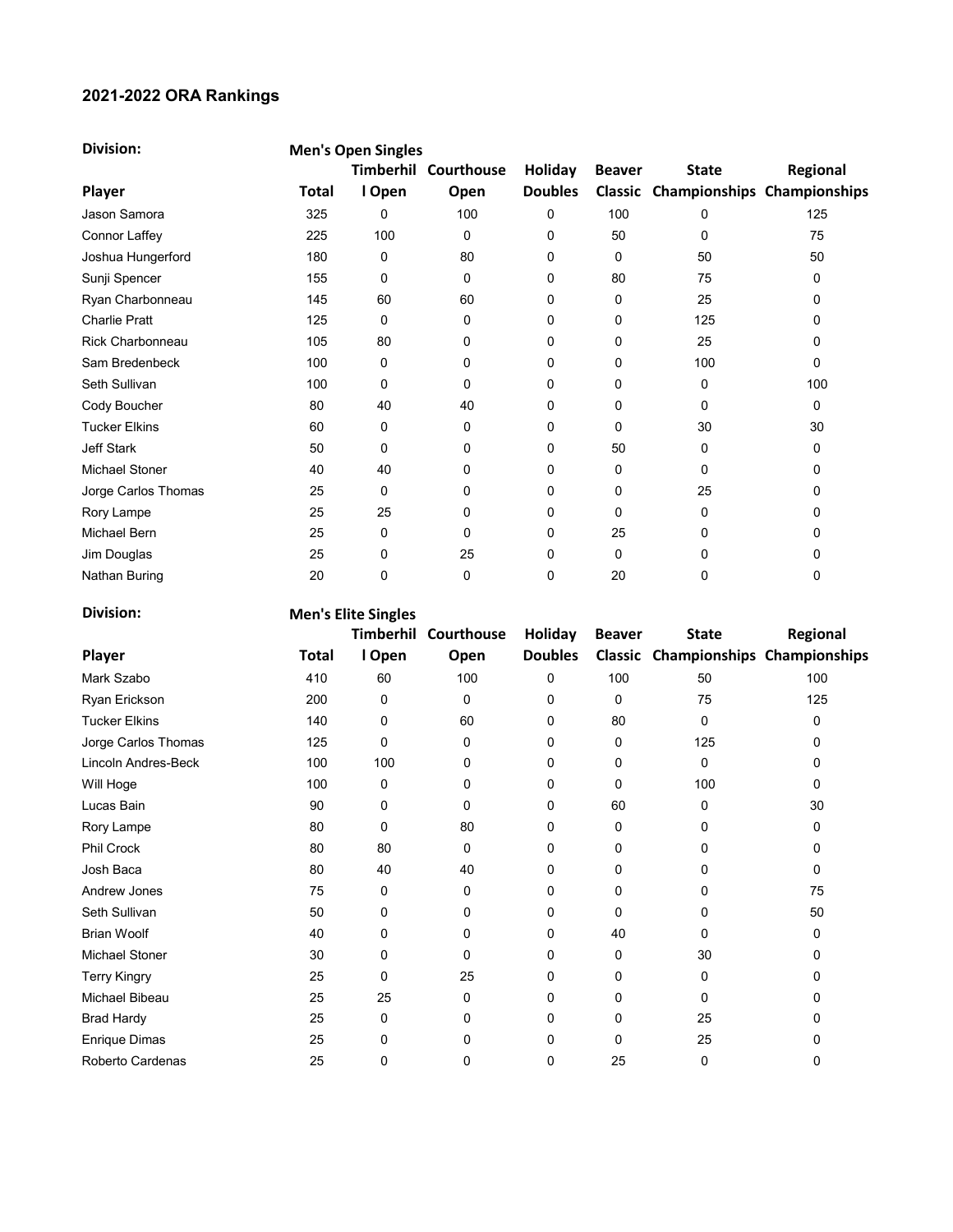| <b>Division:</b>           | <b>Men's A Singles</b> |                  |            |                |               |                                     |              |
|----------------------------|------------------------|------------------|------------|----------------|---------------|-------------------------------------|--------------|
|                            |                        | <b>Timberhil</b> | Courthouse | Holiday        | <b>Beaver</b> | <b>State</b>                        | Regional     |
| Player                     | <b>Total</b>           | I Open           | Open       | <b>Doubles</b> |               | Classic Championships Championships |              |
| <b>Michael Bibeau</b>      | 355                    | 80               | 0          | 0              | 100           | 100                                 | 75           |
| Randy Christopher          | 155                    | 0                | 0          | 0              | 80            | 75                                  | 0            |
| <b>Phil Crock</b>          | 125                    | 0                | 0          | 0              | 0             | 125                                 | $\mathbf{0}$ |
| Seth Bouska                | 125                    | 0                | 0          | 0              | 0             | 0                                   | 125          |
| Hunter Honkanen            | 115                    | 0                | 0          | 0              | 40            | 50                                  | 25           |
| Dan Gummo                  | 110                    | 0                | 60         | 0              | 0             | 25                                  | 25           |
| <b>Tucker Elkins</b>       | 100                    | 100              | 0          | 0              | 0             | 0                                   | $\mathbf 0$  |
| <b>Robert Griffin</b>      | 100                    | 0                | 100        | 0              | 0             | 0                                   | 0            |
| <b>Enrique Dimas</b>       | 100                    | 0                | $\Omega$   | 0              | 0             | 0                                   | 100          |
| John Welsh                 | 80                     | 0                | 80         | 0              | 0             | 0                                   | 0            |
| Ryan Wallen                | 80                     | 0                | 0          | 0              | 0             | 30                                  | 50           |
| Kareen Mathew              | 65                     | 0                | 40         | 0              | $\Omega$      | 25                                  | 0            |
| <b>Prem Mathew</b>         | 65                     | 40               | $\Omega$   | 0              | $\Omega$      | 25                                  | 0            |
| Troy Johnston              | 60                     | 0                | 0          | 0              | 60            | 0                                   | 0            |
| Mark Szabo (opposite hand) | 60                     | 60               | 0          | 0              | 0             | 0                                   | $\Omega$     |
| Maxwell Rompa              | 30                     | 0                | 0          | 0              | 0             | 0                                   | 30           |
| Mike Tanaka                | 25                     | 0                | 0          | 0              | 0             | 25                                  | 0            |
| <b>Kent Vandiver</b>       | 25                     | 0                | 0          | 0              | 25            | 0                                   | 0            |
| Atom Fjeldsted             | 25                     | 25               | 0          | 0              | 0             | 0                                   | 0            |
| <b>Forrest Bibeau</b>      | 25                     | 0                | 25         | 0              | 0             | 0                                   | 0            |
| <b>Todd Kennedy</b>        | 25                     | 0                | 0          | 0              | 0             | 0                                   | 25           |
| David Sneitzer             | 25                     | 0                | 0          | 0              | 0             | 0                                   | 25           |
| <b>Ricky Campbell</b>      | 20                     | 0                | 20         | 0              | 0             | 0                                   | 0            |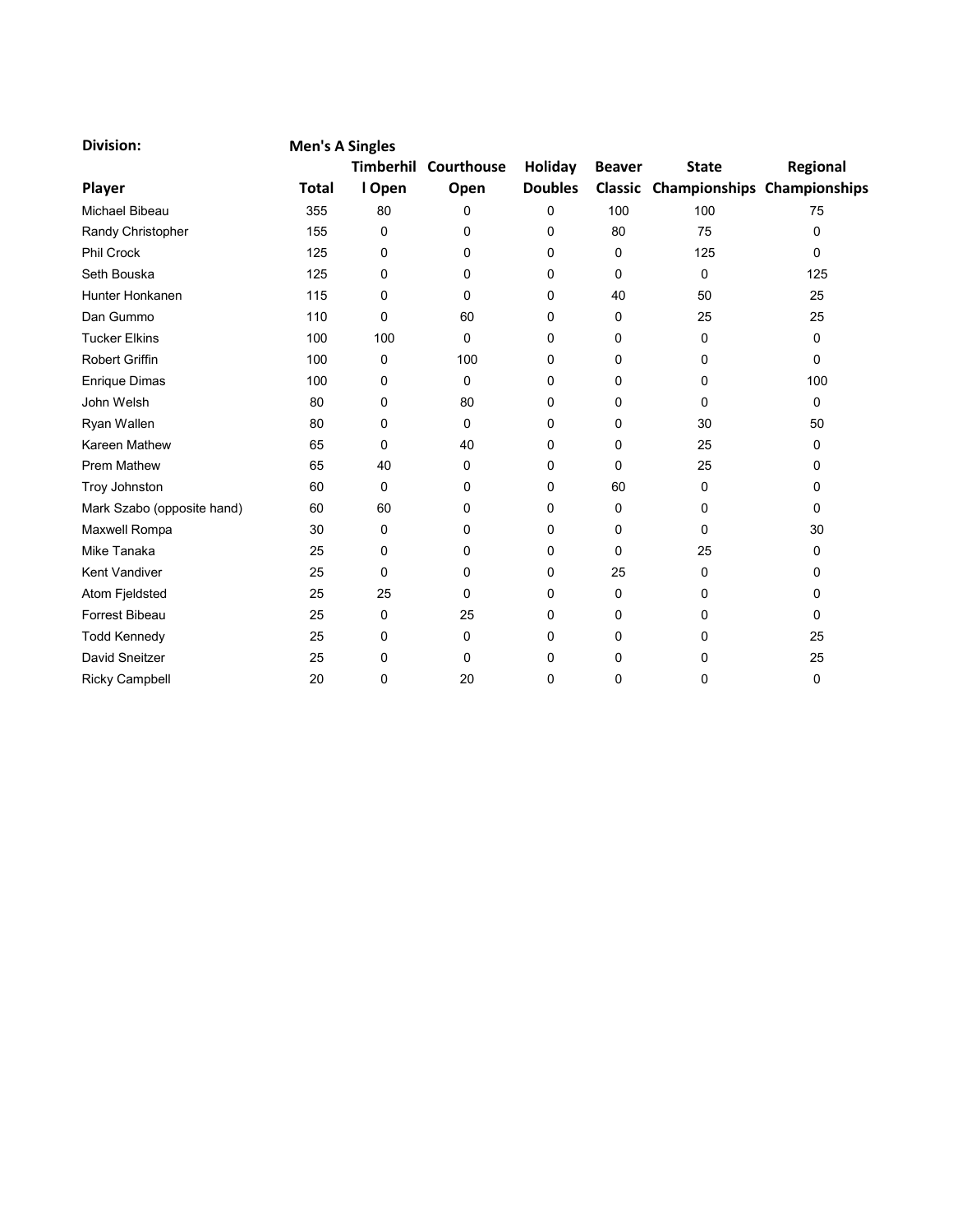| <b>Division:</b>        |              | <b>Men's B Singles</b> |            |                |               |                                     |             |  |  |  |  |
|-------------------------|--------------|------------------------|------------|----------------|---------------|-------------------------------------|-------------|--|--|--|--|
|                         |              | Timberhil              | Courthouse | Holiday        | <b>Beaver</b> | <b>State</b>                        | Regional    |  |  |  |  |
| Player                  | <b>Total</b> | I Open                 | Open       | <b>Doubles</b> |               | Classic Championships Championships |             |  |  |  |  |
| <b>Bryan Roberts</b>    | 250          | 0                      | 100        | 0              | $\Omega$      | 25                                  | 125         |  |  |  |  |
| <b>Ethan Flavell</b>    | 225          | 0                      | 0          | 0              | 100           | 125                                 | $\mathbf 0$ |  |  |  |  |
| Ed Boyle                | 210          | 0                      | 60         | 0              | 0             | 100                                 | 50          |  |  |  |  |
| Jim Taylor              | 100          | 100                    | 0          | 0              | 0             | 0                                   | 0           |  |  |  |  |
| Jerry Svoboda           | 100          | 0                      | 0          | 0              | 0             | 0                                   | 100         |  |  |  |  |
| John Ryder              | 100          | 0                      | 0          | 0              | 0             | 75                                  | 25          |  |  |  |  |
| Jared Ellegood          | 90           | 0                      | 40         | 0              | 0             | 25                                  | 25          |  |  |  |  |
| <b>Todd Kennedy</b>     | 80           | 80                     | $\Omega$   | 0              | 0             | 0                                   | 0           |  |  |  |  |
| Forrest Bibeau          | 80           | 0                      | 80         | 0              | 0             | 0                                   | 0           |  |  |  |  |
| <b>Brielle Fernando</b> | 80           | 0                      | 0          | 0              | 80            | 0                                   | 0           |  |  |  |  |
| Jason Orey              | 75           | 0                      | 0          | 0              | 0             | 0                                   | 75          |  |  |  |  |
| lan Barde               | 65           | 40                     | 25         | 0              | 0             | 0                                   | 0           |  |  |  |  |
| Foster Kirsch           | 60           | 60                     | 0          | 0              | 0             | 0                                   | 0           |  |  |  |  |
| <b>Jeff Mikes</b>       | 55           | 25                     | 0          | 0              | 0             | 0                                   | 30          |  |  |  |  |
| Shane Workman           | 50           | 0                      | $\Omega$   | 0              | $\Omega$      | 50                                  | 0           |  |  |  |  |
| <b>Matt Alex</b>        | 30           | 0                      | 0          | 0              | 0             | 30                                  | 0           |  |  |  |  |
| Rahul Iyer              | 25           | 0                      | 0          | 0              | 0             | 25                                  | $\mathbf 0$ |  |  |  |  |
| Lee Selby               | 25           | 0                      | 0          | 0              | $\Omega$      | 0                                   | 25          |  |  |  |  |
| <b>Tony Antone</b>      | 25           | 0                      | 0          | 0              | 0             | 25                                  | 0           |  |  |  |  |
| <b>Drake Howard</b>     | 25           | 0                      | 0          | 0              | 0             | 0                                   | 25          |  |  |  |  |

| <b>Division:</b>        |              | <b>Men's C Singles</b> |            |                |               |                                     |          |  |  |  |
|-------------------------|--------------|------------------------|------------|----------------|---------------|-------------------------------------|----------|--|--|--|
|                         |              | Timberhil              | Courthouse | Holiday        | <b>Beaver</b> | <b>State</b>                        | Regional |  |  |  |
| Player                  | <b>Total</b> | I Open                 | Open       | <b>Doubles</b> |               | Classic Championships Championships |          |  |  |  |
| Jacob Edwards           | 210          | 60                     | 25         | 0              | 0             | 100                                 | 25       |  |  |  |
| <b>Preston Anderson</b> | 160          | 80                     | 80         | 0              | 0             | $\Omega$                            | 0        |  |  |  |
| <b>Bryce Ellis</b>      | 150          | 0                      | 0          | $\Omega$       | 0             | 125                                 | 25       |  |  |  |
| Michael McPherson       | 140          | 0                      | 100        | 0              | 40            | $\Omega$                            | 0        |  |  |  |
| Nick Morgan             | 125          | 0                      | $\Omega$   | 0              | 0             | 0                                   | 125      |  |  |  |
| Paul Morris             | 100          | 100                    | 0          | 0              | $\Omega$      | 0                                   | 0        |  |  |  |
| <b>Charles Zumpft</b>   | 100          | 0                      | 0          | 0              | 100           | 0                                   | 0        |  |  |  |
| Steven Boyle            | 100          | 0                      | 0          | 0              | 0             | 0                                   | 100      |  |  |  |
| Larry Ninh              | 85           | 25                     | 0          | 0              | 60            | 0                                   | 0        |  |  |  |
| Mason Marsden           | 80           | 0                      | 0          | $\mathbf{0}$   | 80            | $\Omega$                            | 0        |  |  |  |
| <b>Bruce Howard</b>     | 75           | 0                      | 0          | 0              | 0             | 0                                   | 75       |  |  |  |
| <b>Riley Edwards</b>    | 65           | 0                      | 40         | 0              | 0             | $\Omega$                            | 25       |  |  |  |
| Herardo Moran           | 60           | 0                      | 60         | 0              | 0             | 0                                   | 0        |  |  |  |
| Jeff Simonson           | 50           | 0                      | 0          | 0              | 0             | 0                                   | 50       |  |  |  |
| Nicholas Karimzadeh     | 40           | 40                     | 0          | 0              | 0             | 0                                   | 0        |  |  |  |
| <b>Burke Elkins</b>     | 30           | 0                      | 0          | 0              | 0             | 30                                  | 0        |  |  |  |
| Rob Hegemann            | 30           | 0                      | 0          | 0              | 0             | 0                                   | 30       |  |  |  |
| Mario Rodriguez         | 25           | 0                      | 0          | 0              | 25            | 0                                   | 0        |  |  |  |
| Sydney Guillaume        | 25           | 0                      | 0          | 0              | 0             | 0                                   | 25       |  |  |  |
| <b>Robert Davis</b>     | 20           | 0                      | 0          | 0              | 20            | 0                                   | 0        |  |  |  |
| <b>Connor Doherty</b>   | 20           | 0                      | 20         | 0              | $\mathbf 0$   | 0                                   | 0        |  |  |  |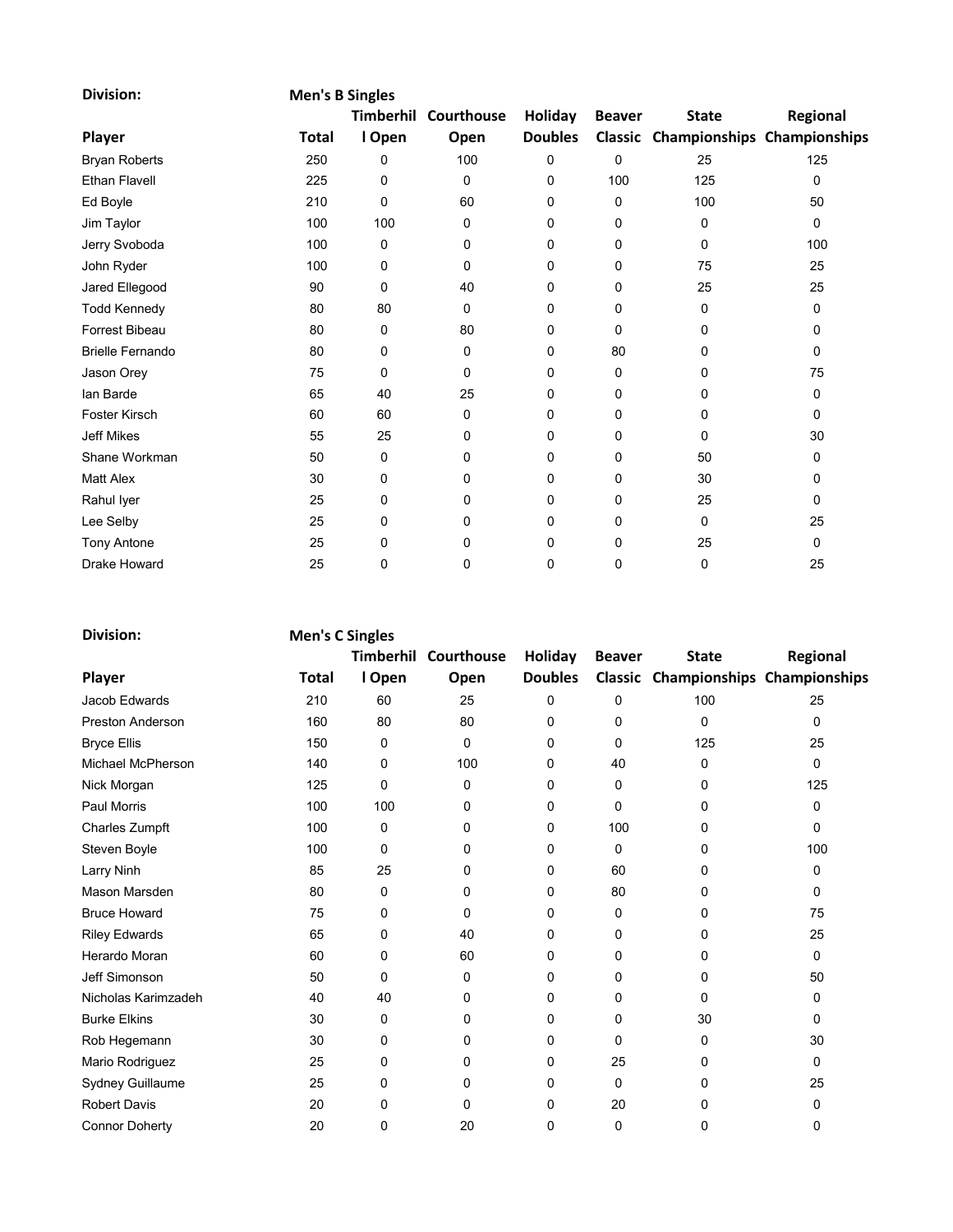| <b>Division:</b>      | <b>Men's D Singles</b> |                   |                             |                |               |                                     |             |
|-----------------------|------------------------|-------------------|-----------------------------|----------------|---------------|-------------------------------------|-------------|
|                       |                        | Timberhil         | Courthouse                  | Holiday        | <b>Beaver</b> | <b>State</b>                        | Regional    |
| Player                | Total                  | I Open            | Open                        | <b>Doubles</b> |               | Classic Championships Championships |             |
| Jasper Gu             | 225                    | 0                 | 0                           | 0              | 0             | 125                                 | 100         |
| Alexis Muench         | 125                    | $\Omega$          | $\Omega$                    | 0              | 0             | $\mathbf{0}$                        | 125         |
| Taaha Khan            | 100                    | 0                 | 0                           | 0              | 0             | 100                                 | 0           |
| Gerardo Moran         | 100                    | 0                 | 100                         | 0              | 0             | 0                                   | 0           |
| <b>Connor Doherty</b> | 80                     | 0                 | 80                          | 0              | 0             | 0                                   | 0           |
| Ed G                  | 75                     | 0                 | 0                           | 0              | $\mathbf{0}$  | $\Omega$                            | 75          |
| Zachary Thornhill     | 50                     | 0                 | 0                           | 0              | 0             | 0                                   | 50          |
| Menassi Morehouse     | 30                     | 0                 | 0                           | 0              | 0             | 0                                   | 30          |
| <b>Michael Becker</b> | 20                     | 0                 | 20                          | 0              | 0             | 0                                   | 0           |
| Mason Marsden         | 20                     | 0                 | 20                          | $\mathbf 0$    | $\Omega$      | $\mathbf 0$                         | $\mathbf 0$ |
| <b>Division:</b>      |                        | Men's 35+ Singles |                             |                |               |                                     |             |
|                       |                        | <b>Timberhil</b>  | Courthouse                  | Holiday        | <b>Beaver</b> | <b>State</b>                        | Regional    |
| Player                | <b>Total</b>           | I Open            | Open                        | <b>Doubles</b> |               | Classic Championships Championships |             |
| <b>Division:</b>      |                        | Men's 45+ Singles |                             |                |               |                                     |             |
|                       |                        |                   | <b>Timberhil Courthouse</b> | Holiday        | <b>Beaver</b> | <b>State</b>                        | Regional    |
|                       |                        |                   |                             |                |               |                                     |             |
| Player                | <b>Total</b>           | I Open            | Open                        | <b>Doubles</b> |               | Classic Championships Championships |             |
| <b>Division:</b>      |                        | Men's 50+ Singles |                             |                |               |                                     |             |
|                       |                        |                   | Timberhil Courthouse        | Holiday        | <b>Beaver</b> | <b>State</b>                        | Regional    |
| Player                | <b>Total</b>           | I Open            | Open                        | <b>Doubles</b> |               | Classic Championships Championships |             |
| John Welsh            | 125                    | 0                 | $\mathbf 0$                 | 0              | 0             | 0                                   | 125         |
| <b>Phil Crock</b>     | 100                    | 0                 | $\mathbf 0$                 | 0              | 0             | 0                                   | 100         |
| <b>Division:</b>      |                        | Men's 55+ Singles |                             |                |               |                                     |             |
|                       |                        |                   | Timberhil Courthouse        | Holiday        | <b>Beaver</b> | <b>State</b>                        | Regional    |
| Player                | <b>Total</b>           | I Open            | Open                        | <b>Doubles</b> |               | Classic Championships Championships |             |
| <b>Brad Stephens</b>  | 125                    | 0                 | 0                           | 0              | 0             | 125                                 | $\mathbf 0$ |
| <b>Tim Kilgore</b>    | 125                    | 0                 | 0                           | 0              | 0             | 0                                   | 125         |
| Jim Taylor            | 100                    | 0                 | $\Omega$                    | $\Omega$       | $\Omega$      | $\Omega$                            | 100         |

Donald Wiedman 100 0 0 0 0 0 100 0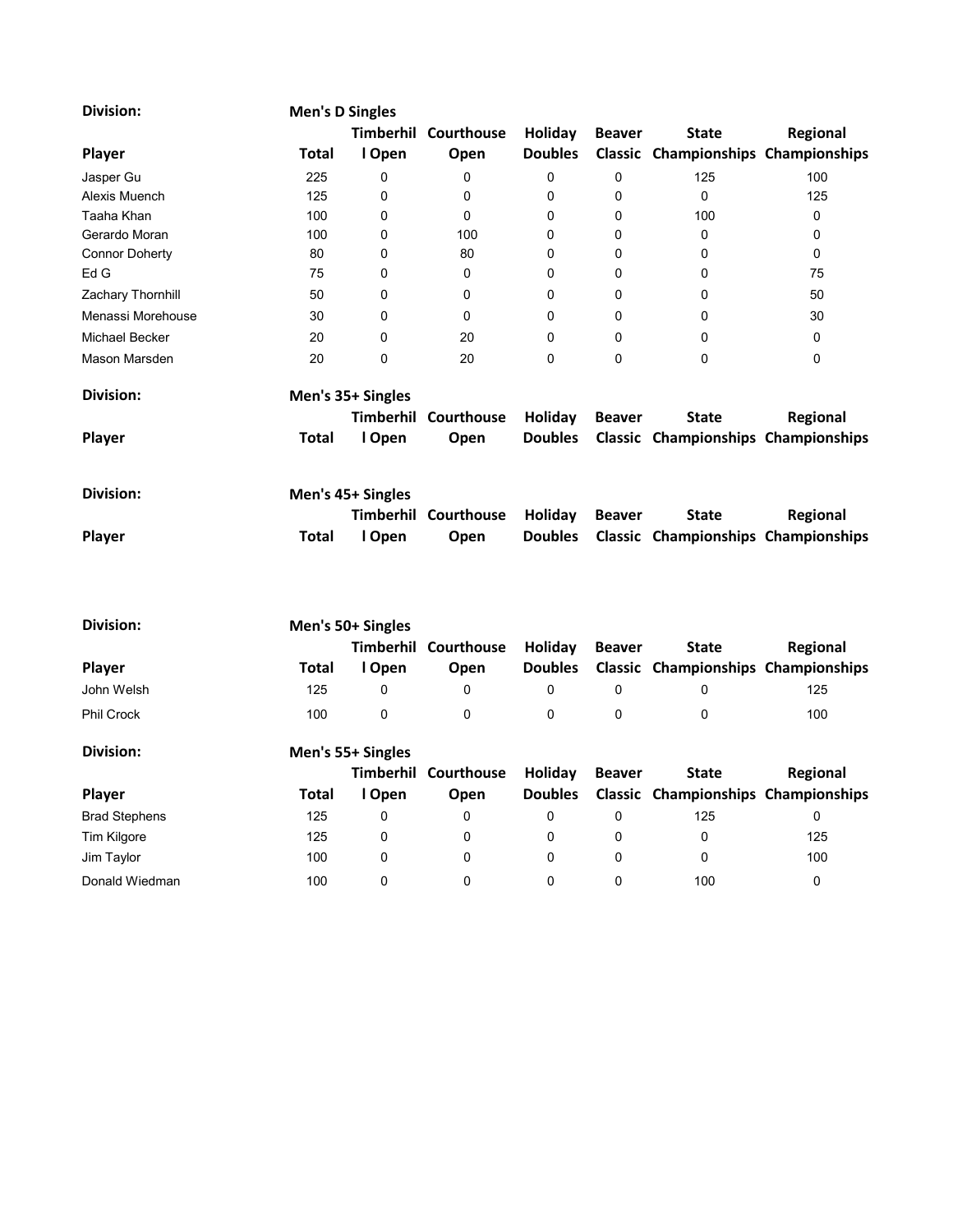| <b>Division:</b>      |              | <b>Men's Open Doubles</b> |                             |                |               |                                     |          |
|-----------------------|--------------|---------------------------|-----------------------------|----------------|---------------|-------------------------------------|----------|
|                       |              |                           | <b>Timberhil Courthouse</b> | Holiday        | <b>Beaver</b> | <b>State</b>                        | Regional |
| Player                | <b>Total</b> | I Open                    | Open                        | <b>Doubles</b> |               | Classic Championships Championships |          |
| Jason Somora          | 305          | 0                         | 100                         | 0              | 80            | 0                                   | 125      |
| Michael Bern          | 305          | 0                         | 100                         | 0              | 80            | 0                                   | 125      |
| Ryan Charbonneau      | 210          | 100                       | 80                          | 0              | 0             | 30                                  | 0        |
| Rick Charbonneau      | 150          | 100                       | 0                           | 0              | 0             | 50                                  | 0        |
| Lexi York             | 125          | 0                         | 0                           | 0              | 0             | 125                                 | 0        |
| Sam Bredenbeck        | 125          | 0                         | 0                           | 0              | 0             | 125                                 | 0        |
| Joshua Hungerford     | 110          | 0                         | 80                          | 0              | 0             | 30                                  | 0        |
| <b>Charlie Pratt</b>  | 100          | 0                         | 0                           | 0              | 0             | 100                                 | 0        |
| Darrin McNally        | 100          | 0                         | 0                           | 0              | 0             | 100                                 | 0        |
| <b>Jeff Stark</b>     | 100          | 0                         | 0                           | 0              | 100           | 0                                   | 0        |
| Sunji Spencer         | 100          | 0                         | 0                           | 0              | 100           | 0                                   | 0        |
| Ryan Anderson         | 100          | 0                         | 0                           | 100            | 0             | 0                                   | 0        |
| Sean Love             | 100          | 0                         | 0                           | 100            | 0             | 0                                   | 0        |
| Cody Boucher          | 100          | 0                         | 20                          | 80             | 0             | 0                                   | 0        |
| Nathan Buring         | 100          | 0                         | 20                          | 80             | 0             | 0                                   | 0        |
| <b>Connor Laffey</b>  | 100          | 0                         | 0                           | 0              | 0             | 0                                   | 100      |
| <b>Tucker Elkins</b>  | 100          | 0                         | 0                           | 0              | 0             | 0                                   | 100      |
| Mark Szabo            | 80           | 80                        | 0                           | 0              | 0             | 0                                   | 0        |
| <b>Michael Stoner</b> | 80           | 80                        | 0                           | 0              | 0             | 0                                   | 0        |
| Kyle Orthmeyer        | 75           | 0                         | 0                           | 0              | 0             | 75                                  | 0        |
| <b>Matt Rold</b>      | 75           | 0                         | 0                           | 0              | 0             | 75                                  | 0        |
| Sam Reid              | 50           | 0                         | 0                           | 0              | 0             | 50                                  | 0        |
| Roberto Cardenas      | 25           | 0                         | 0                           | 25             | 0             | 0                                   | 0        |
| <b>Brian Woolf</b>    | 25           | 0                         | 0                           | 25             | 0             | 0                                   | 0        |
| <b>Steve Altizer</b>  | 25           | 0                         | 0                           | 25             | 0             | 0                                   | 0        |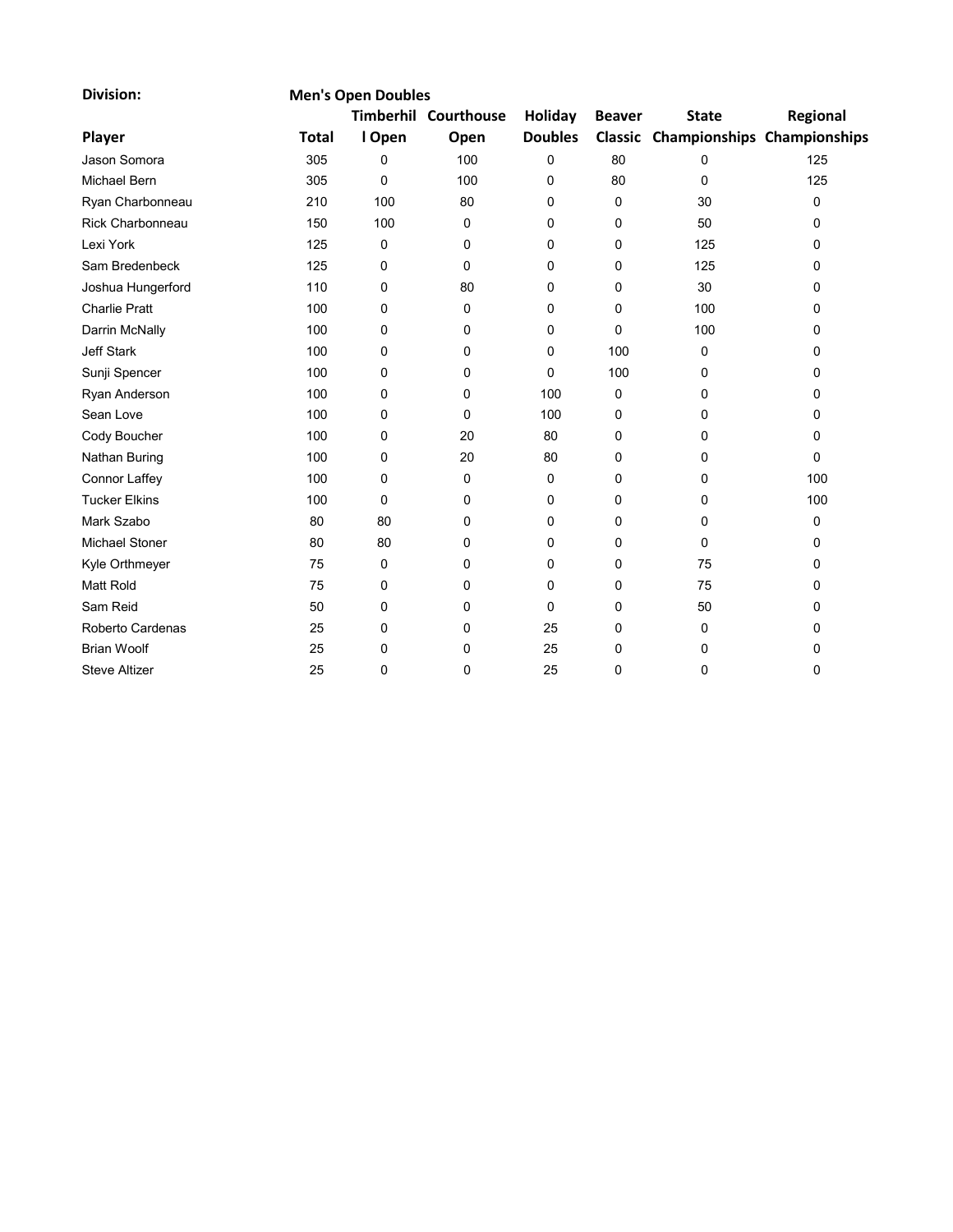| <b>Division:</b>      |              | <b>Men's Elite Doubles</b> |                      |                |               |                                     |             |  |  |  |  |
|-----------------------|--------------|----------------------------|----------------------|----------------|---------------|-------------------------------------|-------------|--|--|--|--|
|                       |              |                            | Timberhil Courthouse | Holiday        | <b>Beaver</b> | <b>State</b>                        | Regional    |  |  |  |  |
| Player                | <b>Total</b> | I Open                     | Open                 | <b>Doubles</b> |               | Classic Championships Championships |             |  |  |  |  |
| Kyle Orthmeyer        | 250          | 0                          | 0                    | 0              | 0             | 125                                 | 125         |  |  |  |  |
| Matt Rold             | 250          | 0                          | 0                    | 0              | 0             | 125                                 | 125         |  |  |  |  |
| Carl Serpa            | 200          | 0                          | 0                    | 0              | 0             | 100                                 | 100         |  |  |  |  |
| JP Wilson             | 200          | 0                          | 0                    | 0              | 0             | 100                                 | 100         |  |  |  |  |
| Mark Szabo            | 180          | 0                          | 100                  | 80             | 0             | $\mathbf 0$                         | 0           |  |  |  |  |
| <b>Brian Woolf</b>    | 130          | 0                          | 0                    | 100            | 0             | 0                                   | 30          |  |  |  |  |
| Ryan Erickson         | 125          | 0                          | 0                    | 0              | 0             | 75                                  | 50          |  |  |  |  |
| Jeremy Levin          | 125          | 0                          | 0                    | 0              | 0             | 75                                  | 50          |  |  |  |  |
| Michael Bern          | 100          | 0                          | 100                  | 0              | 0             | 0                                   | 0           |  |  |  |  |
| <b>Steve Altizer</b>  | 100          | 0                          | 0                    | 100            | 0             | 0                                   | 0           |  |  |  |  |
| Michael Stoner        | 100          | 0                          | 0                    | 25             | 0             | 0                                   | 75          |  |  |  |  |
| Roberto Cardenas      | 80           | 0                          | 0                    | 80             | 0             | 0                                   | 0           |  |  |  |  |
| Jim Douglas           | 80           | 0                          | 80                   | 0              | 0             | 0                                   | 0           |  |  |  |  |
| <b>Terry Kingry</b>   | 80           | 0                          | 80                   | 0              | 0             | 0                                   | 0           |  |  |  |  |
| Nathan Buring         | 75           | 0                          | 0                    | 0              | 0             | 0                                   | 75          |  |  |  |  |
| Ryan Wallen           | 75           | 0                          | 20                   | 25             | 0             | 0                                   | 30          |  |  |  |  |
| <b>Brad Hardy</b>     | 50           | 0                          | 0                    | 0              | 0             | 50                                  | 0           |  |  |  |  |
| Will Hoge             | 50           | 0                          | 0                    | 0              | 0             | 50                                  | 0           |  |  |  |  |
| Phil Crock            | 50           | 0                          | 20                   | 0              | 0             | 30                                  | 0           |  |  |  |  |
| <b>Tucker Elkins</b>  | 50           | 0                          | 20                   | 0              | 0             | 30                                  | 0           |  |  |  |  |
| K.C. Scharf           | 45           | 0                          | 20                   | 25             | 0             | 0                                   | $\Omega$    |  |  |  |  |
| <b>Jake Reines</b>    | 25           | 0                          | 0                    | $\mathbf 0$    | 0             | 0                                   | 25          |  |  |  |  |
| David Barnhart        | 25           | 0                          | 0                    | 0              | 0             | $\mathbf 0$                         | 25          |  |  |  |  |
| <b>Willian Grassl</b> | 25           | 0                          | 0                    | 0              | 0             | 25                                  | 0           |  |  |  |  |
| Mike Tanaka           | 25           | 0                          | 0                    | 0              | 0             | 25                                  | $\mathbf 0$ |  |  |  |  |
| John Welsh            | 25           | 0                          | 0                    | 0              | 0             | $\mathbf 0$                         | 25          |  |  |  |  |
| Mychal Cammann        | 25           | 0                          | 0                    | 0              | 0             | 0                                   | 25          |  |  |  |  |
| Ron Reed              | 25           | 0                          | 0                    | 0              | 0             | 0                                   | 25          |  |  |  |  |
| Andrew Jones          | 25           | 0                          | 0                    | $\mathbf 0$    | 0             | 0                                   | 25          |  |  |  |  |
| Josh Baca             | 20           | 0                          | 20                   | 0              | 0             | 0                                   | 0           |  |  |  |  |
| Kenneth Celmer        | 20           | 0                          | 20                   | 0              | 0             | 0                                   | 0           |  |  |  |  |
| <b>JB Williams</b>    | 20           | 0                          | 20                   | $\mathbf{0}$   | $\mathbf{0}$  | 0                                   | $\Omega$    |  |  |  |  |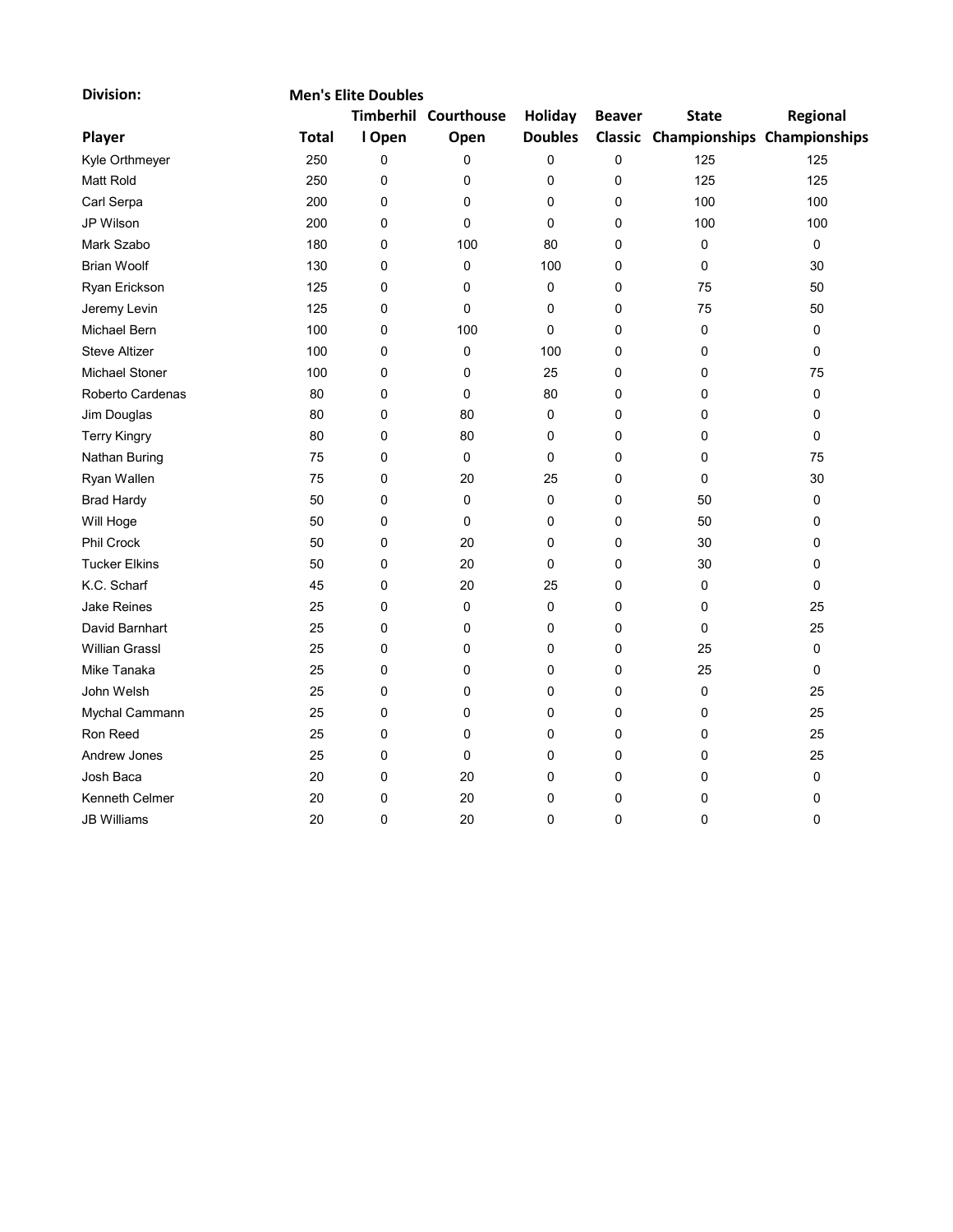## Men's A

Division:

| <b>Doubles</b> |  |
|----------------|--|

|                         |              |        | Timberhil Courthouse | <b>Holiday</b> | <b>Beaver</b> | <b>State</b>                        | Regional    |
|-------------------------|--------------|--------|----------------------|----------------|---------------|-------------------------------------|-------------|
| Player                  | <b>Total</b> | I Open | Open                 | <b>Doubles</b> |               | Classic Championships Championships |             |
| <b>Brian Ancheta</b>    | 465          | 0      | 40                   | 100            | 100           | 100                                 | 125         |
| <b>Brad Stephens</b>    | 325          | 0      | 0                    | 100            | 0             | 100                                 | 125         |
| Seth Bouska             | 225          | 0      | 0                    | 0              | 0             | 125                                 | 100         |
| Rob Hilsenteger         | 225          | 0      | 0                    | 0              | 0             | 125                                 | 100         |
| <b>Tucker Elkins</b>    | 180          | 100    | 0                    | 80             | 0             | 0                                   | 0           |
| <b>Prem Mathew</b>      | 140          | 80     | 60                   | 0              | 0             | 0                                   | 0           |
| Karena Mathew           | 140          | 80     | 60                   | 0              | 0             | 0                                   | 0           |
| <b>Paul Morris</b>      | 140          | 0      | 0                    | 60             | 80            | 0                                   | 0           |
| <b>Robert Hriffin</b>   | 140          | 0      | 0                    | 60             | 80            | 0                                   | $\mathbf 0$ |
| William Grassi          | 125          | 0      | 0                    | 0              | 0             | 75                                  | 50          |
| Mike Tanaka             | 125          | 0      | 0                    | 0              | 0             | 75                                  | 50          |
| Randy Christopher       | 125          | 0      | 0                    | 0              | 100           | 0                                   | 25          |
| Dan Gummo               | 105          | 0      | 80                   | 0              | 0             | 25                                  | 0           |
| <b>Phil Crock</b>       | 100          | 100    | 0                    | 0              | 0             | 0                                   | 0           |
| K. C. Scharf            | 100          | 0      | 100                  | 0              | 0             | 0                                   | 0           |
| J.B. Williams           | 100          | 0      | 100                  | 0              | 0             | 0                                   | 0           |
| <b>Linda Reeves</b>     | 85           | 60     | 0                    | 0              | 0             | 25                                  | 0           |
| Alejandro Benavides     | 80           | 0      | 80                   | 0              | 0             | 0                                   | $\mathbf 0$ |
| <b>Preston Anderson</b> | 80           | 0      | 0                    | 80             | 0             | 0                                   | $\mathbf 0$ |
| Hunter Honkanen         | 75           | 0      | 0                    | 0              | 0             | 0                                   | 75          |
| Jim Taylor              | 75           | 0      | 0                    | 0              | 0             | 0                                   | 75          |
| Jeremy Levin            | 70           | 0      | 20                   | 0              | 0             | 25                                  | 25          |
| Craig Wagner            | 60           | 60     | 0                    | 0              | 0             | 0                                   | 0           |
| Michael Bibeau          | 50           | 0      | 25                   | 0              | 0             | 25                                  | 0           |
| Ryan Wallen             | 50           | 0      | 0                    | 0              | 0             | 50                                  | $\mathbf 0$ |
| Kevin Savory            | 50           | 0      | 0                    | 0              | 0             | 50                                  | 0           |
| Mychal Cammann          | 45           | 0      | 20                   | 0              | 0             | 0                                   | 25          |
| Sean Brooks             | 45           | 0      | 20                   | 0              | 0             | 0                                   | 25          |
| Dan Gummo               | 40           | 40     | $\mathbf 0$          | 0              | 0             | 0                                   | 0           |
| Ed Boyle                | 40           | 0      | 40                   | 0              | 0             | 0                                   | 0           |
| Mendez Christian        | 40           | 40     | 0                    | 0              | 0             | 0                                   | $\mathbf 0$ |
| Ryan Moon               | 40           | 0      | 0                    | 40             | 0             | 0                                   | 0           |
| Tyler Loescher          | 40           | 0      | 0                    | 40             | 0             | 0                                   | 0           |
| Maxwell Rompa           | 30           | 0      | 0                    | 0              | 0             | 0                                   | 30          |
| Codi Scanlon            | 30           | 0      | 0                    | 0              | 0             | 0                                   | 30          |
| Forrest Bibeau          | 25           | 0      | 25                   | 0              | 0             | 0                                   | 0           |
| Atom Fjeldsted          | 25           | 25     | 0                    | 0              | 0             | 0                                   | 0           |
| lan Barde               | 25           | 25     | 0                    | 0              | 0             | 0                                   | 0           |
| Max Metschan            | 25           | 0      | 0                    | 25             | 0             | 0                                   | 0           |
| David Sneitzer          | 25           | 0      | 0                    | 25             | 0             | 0                                   | 0           |
| Jarren Swazo            | 25           | 0      | 0                    | 0              | 0             | 25                                  | 0           |
| Jim Hart                | 25           | 0      | 0                    | 0              | 0             | 25                                  | 0           |
| Art Fleming             | 25           | 0      | 0                    | 0              | 0             | 25                                  | 0           |
| Thomas Kollas           | 25           | 0      | 0                    | 0              | 0             | 25                                  | 0           |
| Osvaldo Hernandez       | 20           | 0      | 20                   | 0              | 0             | 0                                   | 0           |
| George Garcia           | 20           | 0      | 20                   | 0              | 0             | 0                                   | 0           |
|                         |              |        |                      |                |               |                                     |             |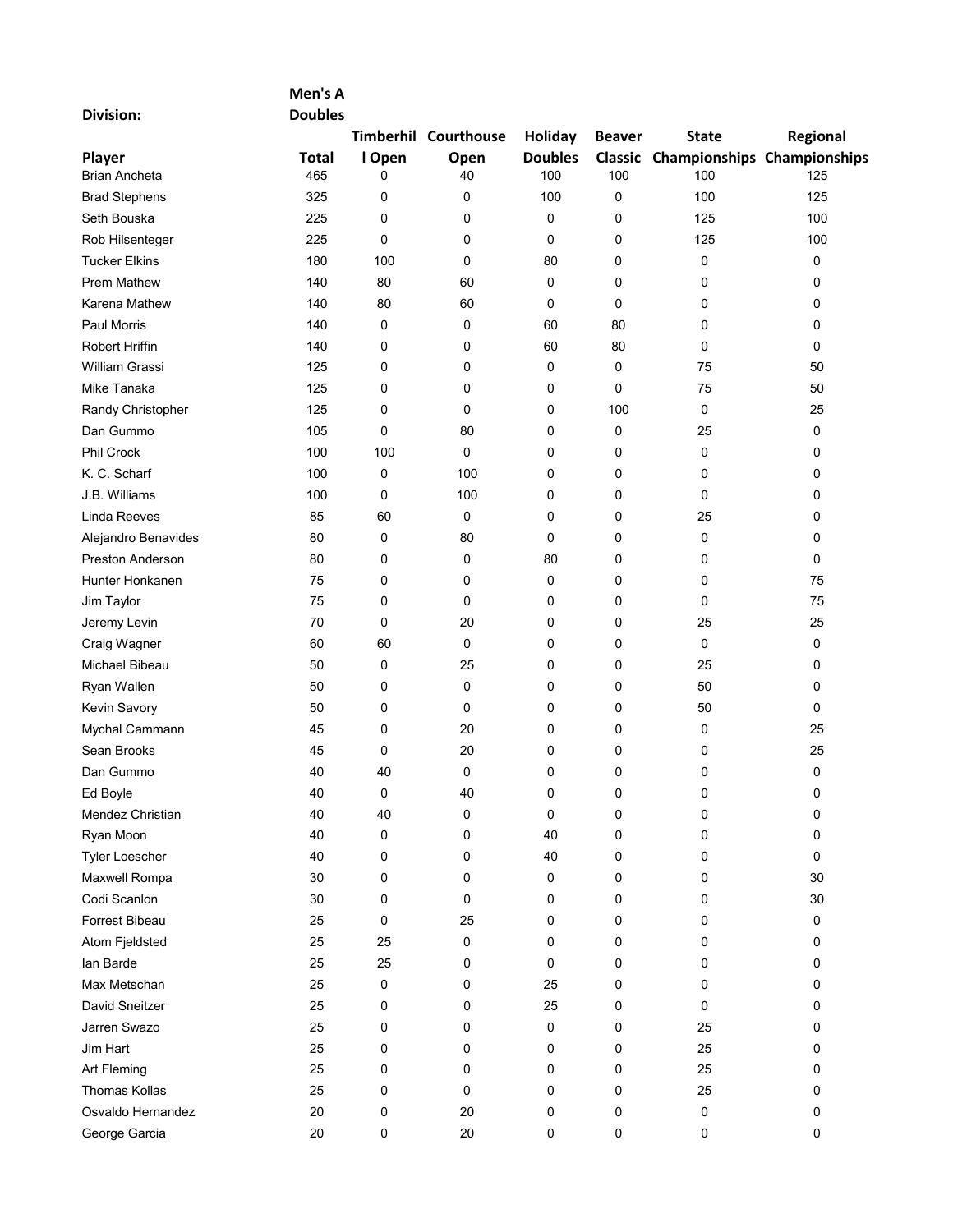| <b>Division:</b>         | <b>Doubles</b> |        |                      |                |               |                                     |             |
|--------------------------|----------------|--------|----------------------|----------------|---------------|-------------------------------------|-------------|
|                          |                |        | Timberhil Courthouse | Holiday        | <b>Beaver</b> | <b>State</b>                        | Regional    |
| Player                   | <b>Total</b>   | I Open | Open                 | <b>Doubles</b> |               | Classic Championships Championships |             |
| <b>Bryan Roberts</b>     | 350            | 0      | 100                  | 0              | 0             | 125                                 | 125         |
| Jared Ellegood           | 280            | 0      | 100                  | 80             | 0             | 50                                  | 50          |
| Jeff Powell              | 250            | 0      | 0                    | 0              | 0             | 125                                 | 125         |
| <b>Todd Kennedy</b>      | 210            | 80     | 0                    | 80             | 25            | 0                                   | 25          |
| Foster Kirsch            | 200            | 100    | 0                    | 100            | 0             | 0                                   | 0           |
| Larry Ninh               | 200            | 100    | 0                    | 100            | 0             | 0                                   | 0           |
| <b>Ethan Flavell</b>     | 130            | 0      | 0                    | 0              | 0             | 100                                 | 30          |
| <b>Riley Edwards</b>     | 130            | 0      | 0                    | 0              | $\mathbf 0$   | 100                                 | 30          |
| Kent Vandiver            | 100            | 0      | 0                    | 0              | 100           | 0                                   | 0           |
| <b>Scott Frey</b>        | 100            | 0      | 0                    | 0              | 100           | 0                                   | $\mathbf 0$ |
| Hunter Honkanen          | 100            | 0      | 0                    | 25             | 0             | 75                                  | 0           |
| <b>Neal Quirk</b>        | 100            | 0      | 0                    | 0              | 25            | 75                                  | 0           |
| Frederico Mora           | 100            | 0      | 0                    | 0              | 0             | 0                                   | 100         |
| Jose Mora                | 100            | 0      | 0                    | 0              | 0             | 0                                   | 100         |
| <b>Frank Burke</b>       | 80             | 80     | 0                    | 0              | 0             | 0                                   | 0           |
| Max Metschan             | 80             | 0      | 0                    | 0              | 80            | 0                                   | 0           |
| <b>Michael McPherson</b> | 80             | 0      | 80                   | 0              | 0             | 0                                   | 0           |
| Mike Rivera              | 80             | 0      | 80                   | 0              | 0             | 0                                   | 0           |
| Paul Van Wagoner         | 80             | 0      | 0                    | 0              | 80            | 0                                   | 0           |
| Drake Howard             | 75             | 0      | 0                    | 0              | 0             | 0                                   | 75          |
| <b>Bruce Howard</b>      | 75             | 0      | 0                    | 0              | 0             | 0                                   | 75          |
| <b>Autumn Lewis</b>      | 60             | 0      | 0                    | 0              | 60            | 0                                   | 0           |
| Katt MacGregor           | 60             | 0      | 0                    | 0              | 60            | 0                                   | 0           |
| Nick Morgan              | 50             | 0      | 0                    | 0              | 0             | 50                                  | 0           |
| Ed Boyle                 | 50             | 0      | 0                    | 0              | 0             | 0                                   | 50          |
| Michelle Lekites         | 40             | 0      | 0                    | 0              | 40            | 0                                   | 0           |
| <b>Terri Marceron</b>    | 40             | 0      | $\mathbf 0$          | 0              | 40            | 0                                   | $\mathbf 0$ |
| <b>Timel Ragland</b>     | 30             | 0      | $\mathbf 0$          | 0              | $\mathbf 0$   | 30                                  | $\mathbf 0$ |
| <b>Tony Antone</b>       | 30             | 0      | 0                    | 0              | 0             | 30                                  | 0           |
| Steve Marchiando         | 25             | 0      | 0                    | 0              | 0             | 0                                   | 25          |
| <b>River Honkanen</b>    | 25             | 0      | 0                    | 25             | 0             | 0                                   | 0           |
| Rahul Iyer               | 25             | 0      | 0                    | 0              | 0             | 0                                   | 25          |
| Arav Shah                | 25             | 0      | 0                    | 0              | 0             | 0                                   | 25          |
| Dale Dorning             | 25             | 0      | 0                    | 0              | 0             | 0                                   | 25          |
| Raymond Love             | 25             | 0      | $\mathbf{0}$         | $\mathbf{0}$   | $\mathbf{0}$  | $\mathbf 0$                         | 25          |

Men's B

| <b>Division:</b> | <b>Men's C Doubles</b> |        |                                     |  |  |                                             |          |  |  |
|------------------|------------------------|--------|-------------------------------------|--|--|---------------------------------------------|----------|--|--|
|                  |                        |        | Timberhil Courthouse Holiday Beaver |  |  | <b>State</b>                                | Regional |  |  |
| <b>Player</b>    | Total                  | l Open | Open                                |  |  | Doubles Classic Championships Championships |          |  |  |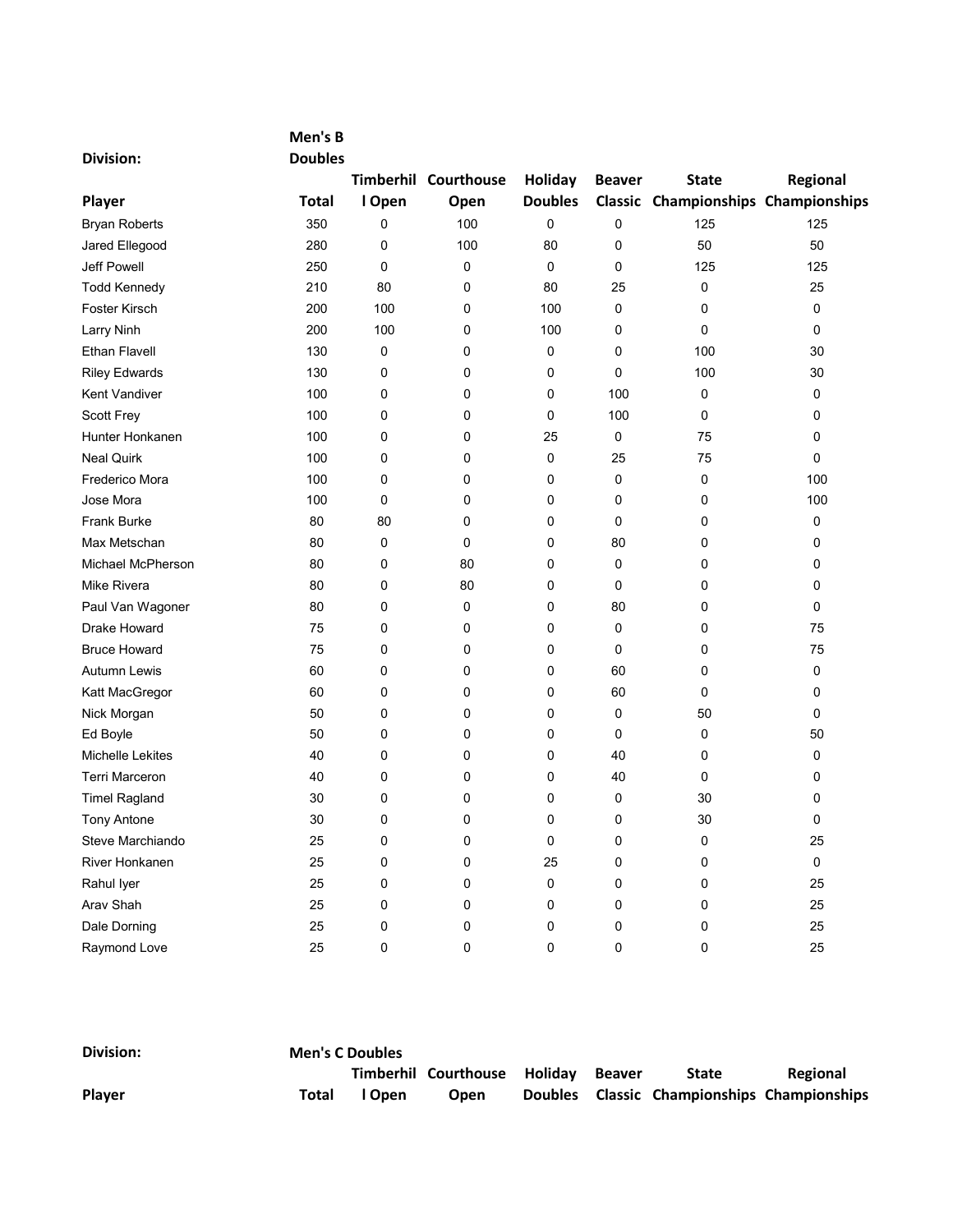| Division:               |                          | 90+ Doubles                 |                             |                |               |                                            |          |  |  |  |  |
|-------------------------|--------------------------|-----------------------------|-----------------------------|----------------|---------------|--------------------------------------------|----------|--|--|--|--|
|                         |                          | <b>Timberhil</b>            | Courthouse                  | Holiday        | <b>Beaver</b> | <b>State</b>                               | Regional |  |  |  |  |
| Player                  | Total                    | I Open                      | Open                        | <b>Doubles</b> |               | <b>Classic Championships Championships</b> |          |  |  |  |  |
| Division:               |                          | <b>Women's Open Singles</b> |                             |                |               |                                            |          |  |  |  |  |
|                         |                          |                             | <b>Timberhil Courthouse</b> | Holiday        | <b>Beaver</b> | <b>State</b>                               | Regional |  |  |  |  |
| Player                  | Total                    | I Open                      | Open                        | <b>Doubles</b> |               | <b>Classic Championships Championships</b> |          |  |  |  |  |
| Division:               | <b>Women's A Singles</b> |                             |                             |                |               |                                            |          |  |  |  |  |
|                         |                          | <b>Timberhil</b>            | Courthouse                  | Holiday        | <b>Beaver</b> | <b>State</b>                               | Regional |  |  |  |  |
| Player                  | Total                    | I Open                      | Open                        | <b>Doubles</b> |               | Classic Championships Championships        |          |  |  |  |  |
| <b>Brielle Fernando</b> | 375                      | 0                           | 0                           | 100            | 25            | 125                                        | 125      |  |  |  |  |
| <b>Rachel Chamness</b>  | 300                      | 100                         | 100                         | 0              | $\Omega$      | 0                                          | 100      |  |  |  |  |
| Marla Crane             | 240                      | 80                          | $\Omega$                    | 100            | 60            | 0                                          | 0        |  |  |  |  |
| <b>Autumn Lewis</b>     | 180                      | 0                           | 0                           | 100            | 80            | 0                                          | 0        |  |  |  |  |
| Kasie Maher             | 140                      | 60                          | 80                          | 0              | $\mathbf{0}$  | 0                                          | 0        |  |  |  |  |
| Katt MacGregor          | 140                      | 40                          | 0                           | 0              | 100           | 0                                          | 0        |  |  |  |  |
| Sara Freeman            | 100                      | $\Omega$                    | 0                           | 0              | $\Omega$      | 100                                        | 0        |  |  |  |  |
| Annika Fiedler          | 65                       | 25                          | 0                           | 0              | 40            | 0                                          | 0        |  |  |  |  |
| Elizabeth Byrd          | 30                       | 0                           | 0                           | 0              | 0             | 0                                          | 30       |  |  |  |  |

## Division: Women's B Singles

| <b>Player</b>         | Total | I Open | <b>Timberhil Courthouse</b><br>Open | Holiday<br><b>Doubles</b> | <b>Beaver</b> | <b>State</b><br>Classic Championships Championships | Regional |
|-----------------------|-------|--------|-------------------------------------|---------------------------|---------------|-----------------------------------------------------|----------|
|                       |       |        |                                     |                           |               |                                                     |          |
| Elizabeth Byrd        | 160   | 80     | 0                                   | 0                         | 80            | 0                                                   | 0        |
| <b>Tracey Scalici</b> | 125   | 0      | 0                                   | 0                         | 0             | 125                                                 | 0        |
| Jennifer Briglia      | 100   | 0      | 0                                   | 0                         | 0             | 100                                                 | 0        |
| <b>Tammie Milkes</b>  | 100   | 100    | 0                                   | 0                         | 0             | 0                                                   | 0        |
| Lina Droste           | 100   | 0      | 0                                   | 0                         | 100           | 0                                                   | 0        |
| Laurie Welsh          | 100   | 0      | 100                                 | 0                         | 0             |                                                     | 0        |
| <b>Taris Edwards</b>  | 80    | 0      | 80                                  | 0                         | 0             | 0                                                   | 0        |
| Sarah Taylor          | 60    | 0      | 60                                  | 0                         | 0             |                                                     | 0        |
| Natalia Burke         | 40    | 0      | 40                                  | 0                         | $\Omega$      |                                                     | 0        |
| Hannah Bradshaw       | 25    | 0      | 25                                  | 0                         | $\Omega$      | U                                                   | 0        |
| Linda Scarciano       | 20    | 20     | 0                                   | 0                         | 0             |                                                     | 0        |

| Division:            | <b>Women's C Singles</b> |           |            |                |               |                                            |          |  |  |
|----------------------|--------------------------|-----------|------------|----------------|---------------|--------------------------------------------|----------|--|--|
|                      |                          | Timberhil | Courthouse | <b>Holidav</b> | <b>Beaver</b> | <b>State</b>                               | Regional |  |  |
| <b>Player</b>        | Total                    | l Open    | Open       | <b>Doubles</b> |               | <b>Classic Championships Championships</b> |          |  |  |
| Alexis Muench        | 125                      |           |            |                |               |                                            | 125      |  |  |
| <b>Abby Phillips</b> | 100                      |           |            |                |               |                                            | 100      |  |  |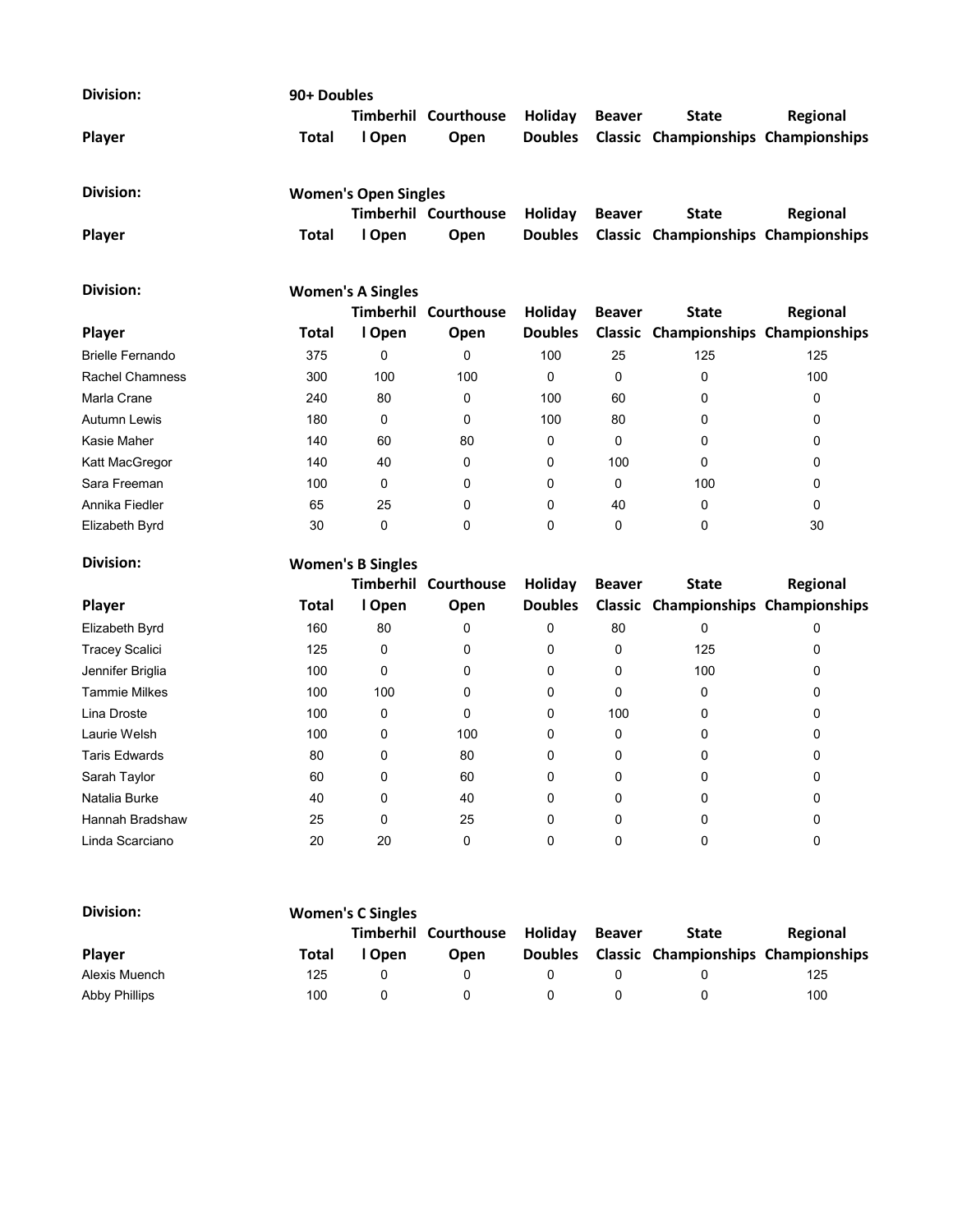| Division:                  |                           | <b>Women's D Singles</b>    |                             |                |               |                                            |            |
|----------------------------|---------------------------|-----------------------------|-----------------------------|----------------|---------------|--------------------------------------------|------------|
|                            |                           |                             | <b>Timberhil Courthouse</b> | Holiday        | <b>Beaver</b> | <b>State</b>                               | Regional   |
| Player                     | Total                     | I Open                      | Open                        | <b>Doubles</b> |               | Classic Championships Championships        |            |
| Linda Scariano             | 125                       | 0                           | 25                          | 0              | 100           | 0                                          | 0          |
| Holly Sagert-Hanke         | 105                       | 0                           | 25                          | 0              | 80            | 0                                          | 0          |
| <b>Beth Hunt</b>           | 85                        | 0                           | 25                          | 0              | 60            | 0                                          | 0          |
| <b>Terry Bogart</b>        | 65                        | 0                           | 25                          | 0              | 40            | 0                                          | 0          |
| Wendy MacGregor            | 50                        | 0                           | 25                          | 0              | 25            | 0                                          | 0          |
| Stephanie Byrd             | 25                        | 0                           | 25                          | 0              | 0             | 0                                          | 0          |
| Division:                  |                           | <b>Women's Open Doubles</b> |                             |                |               |                                            |            |
|                            |                           |                             | <b>Timberhil Courthouse</b> | Holiday        | <b>Beaver</b> | <b>State</b>                               | Regional   |
| Player                     | <b>Total</b>              | I Open                      | Open                        | <b>Doubles</b> |               | <b>Classic Championships Championships</b> |            |
|                            | 100                       | 0                           | 0                           | 100            | 0             | 0                                          | 0          |
| Kareena Mathew             |                           |                             |                             |                |               |                                            |            |
| Marla Crane                | 100                       | 0                           | 0                           | 100            | 0             | 0                                          | 0          |
| <b>Rachel Chamness</b>     | 80                        | 0                           | 0                           | 80             | 0             | 0                                          | 0          |
| Linda Reeves               | 80                        | 0                           | 0                           | 80             | 0             | 0                                          | 0          |
| <b>Division:</b>           |                           | <b>Women's A Doubles</b>    |                             |                |               |                                            |            |
|                            |                           |                             | <b>Timberhil Courthouse</b> | Holiday        | <b>Beaver</b> | <b>State</b>                               | Regional   |
| Player                     | <b>Total</b>              | I Open                      | Open                        | <b>Doubles</b> |               | Classic Championships Championships        |            |
| <b>Division:</b>           |                           | <b>Women's B Doubles</b>    |                             |                |               |                                            |            |
|                            |                           |                             | <b>Timberhil Courthouse</b> | Holiday        | <b>Beaver</b> | <b>State</b>                               | Regional   |
| Player                     | <b>Total</b>              | I Open                      | Open                        | <b>Doubles</b> |               | Classic Championships Championships        |            |
|                            |                           | <b>Women's D Doubles</b>    |                             |                |               |                                            |            |
| Division:                  |                           |                             | <b>Timberhil Courthouse</b> | Holiday        | <b>Beaver</b> | <b>State</b>                               | Regional   |
| Player                     | <b>Total</b>              | I Open                      | Open                        | <b>Doubles</b> |               | Classic Championships Championships        |            |
|                            | 100                       | 0                           | 0                           | 0              | 100           |                                            |            |
| Natalie Faulkner           |                           |                             |                             |                |               | 0                                          | 0          |
| Linda Scariano             | 100                       | 0                           | 0                           | 0              | 100           | 0                                          | 0          |
| <b>Wendy MacGregor</b>     | 80                        | 0                           | 0                           | 0              | 80            | 0                                          | 0          |
| Beth Hunt                  | 80                        | 0                           | 0                           | 0              | 80            | 0                                          | 0          |
| <b>Division:</b>           | <b>Mixed Open Doubles</b> |                             |                             |                |               |                                            |            |
|                            |                           |                             | <b>Timberhil Courthouse</b> | Holiday        | <b>Beaver</b> | <b>State</b>                               | Regional   |
| Player                     | <b>Total</b>              | I Open                      | Open                        | <b>Doubles</b> |               | <b>Classic Championships Championships</b> |            |
| <b>Michael Stoner</b>      | 405                       | 0                           | 80                          | 100            | 0             | 125                                        | 100        |
| Linda Reeves               | 405                       | 0                           | 80                          | 100            | 0             | 125                                        | 100        |
| Kareena Mathew             | 200                       | 0                           | 20                          | 80             | 0             | 100                                        | 0          |
| Phil Crock<br>Kassie Maher | 125<br>125                | 0<br>0                      | 0<br>0                      | 0<br>0         | 0<br>0        | 0<br>0                                     | 125<br>125 |
|                            |                           |                             |                             |                |               |                                            |            |
| Jason Samora               | 100                       | 0                           | 100                         | 0              | 0             | 0                                          | 0          |
| Katt MacGregor             | 100                       | 0                           | 100                         | 0              | 0             | 0                                          | 0          |
| Cody Boucher               | 100                       | 0                           | 20                          | 80             | 0             | 0                                          | 0          |
| <b>Prem Mathew</b>         | 100                       | 0                           | 0                           | 0              | 0             | 100                                        | 0          |
| <b>Rachel Chamness</b>     | 20                        | 0                           | 20                          | 0              | 0             | 0                                          | 0          |
| Michael Bern               | 20                        | 0                           | 20                          | 0              | 0             | 0                                          | 0          |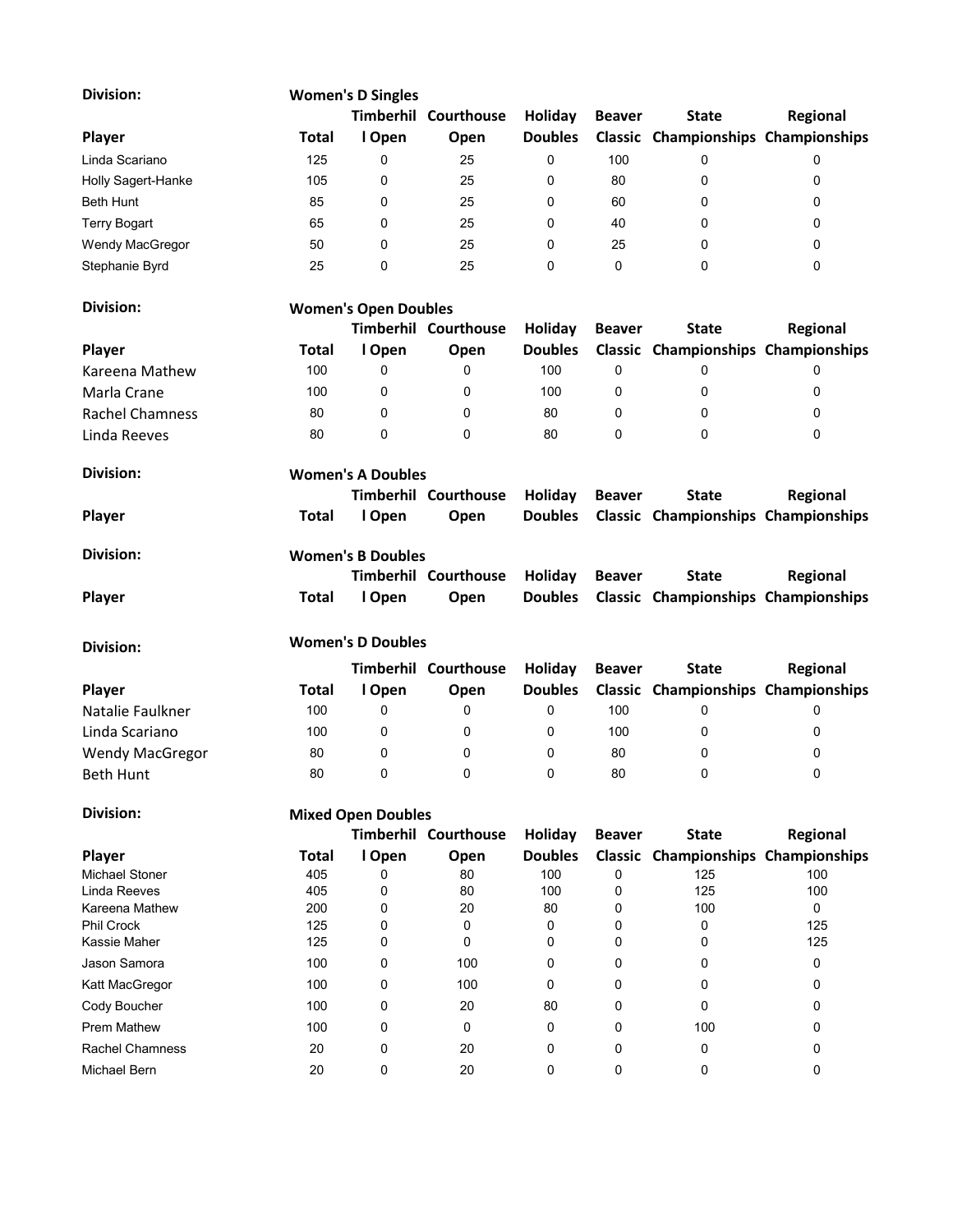| <b>Division:</b>        |              | <b>Mixed Elite Doubles</b> |                      |                |               |                                     |          |
|-------------------------|--------------|----------------------------|----------------------|----------------|---------------|-------------------------------------|----------|
|                         |              |                            | Timberhil Courthouse | Holiday        | <b>Beaver</b> | <b>State</b>                        | Regional |
| Player                  | <b>Total</b> | I Open                     | Open                 | <b>Doubles</b> |               | Classic Championships Championships |          |
| Nathan Buring           | 100          | 100                        | 0                    | 0              | 0             | 0                                   | 0        |
| Kareena Mathew          | 100          | 100                        | 0                    | 0              | 0             | 0                                   | 0        |
| <b>Connor Laffey</b>    | 80           | 80                         | 0                    | 0              | 0             | 0                                   | 0        |
| Katt MacGregor          | 80           | 80                         | 0                    | 0              | 0             | 0                                   | 0        |
| <b>Division:</b>        |              | <b>Mixed A Doubles</b>     |                      |                |               |                                     |          |
|                         |              | Timberhil                  | Courthouse           | Holiday        | <b>Beaver</b> | <b>State</b>                        | Regional |
| Player                  | <b>Total</b> | I Open                     | Open                 | <b>Doubles</b> |               | Classic Championships Championships |          |
| <b>Brielle Fernando</b> | 365          | 60                         | 0                    | 0              | 80            | 125                                 | 100      |
| <b>Ethan Flavell</b>    | 305          | 0                          | 0                    | 0              | 80            | 125                                 | 100      |
| Marla Crane             | 300          | 80                         | 100                  | 60             | 60            | 0                                   | 0        |
| <b>Rachel Chamness</b>  | 245          | 40                         | 0                    | 80             | 0             | 0                                   | 125      |
| <b>Prem Mathew</b>      | 240          | 80                         | 100                  | 60             | 0             | 0                                   | $\Omega$ |
| <b>Brad Stephens</b>    | 205          | 0                          | 0                    | 80             | 0             | 0                                   | 125      |
| <b>Tucker Elkins</b>    | 160          | 60                         | 0                    | 0              | 0             | 100                                 | 0        |
| Annika Fiedler          | 140          | 25                         | 0                    | 40             | 0             | 0                                   | 75       |
| Hunter Honkanen         | 140          | 25                         | 0                    | 40             | 0             | 0                                   | 75       |
| Rob Hilsenteger         | 125          | 0                          | 0                    | 0              | 0             | 75                                  | 50       |
| Elizabeth Bird          | 100          | 0                          | 0                    | 0              | 0             | 100                                 | 0        |
| Kassie Maher            | 100          | 100                        | 0                    | 0              | 0             | 0                                   | 0        |
| <b>Phil Crock</b>       | 100          | 100                        | 0                    | 0              | 0             | 0                                   | 0        |
| Jim Douglas             | 100          | 0                          | 0                    | 100            | 0             | 0                                   | 0        |
| Kimberly Tran           | 100          | 0                          | 0                    | 100            | 0             | 0                                   | 0        |
| Don Kerzel              | 100          | 0                          | 0                    | 0              | 100           | 0                                   | 0        |
| <b>Madison Kerzel</b>   | 100          | 0                          | 0                    | 0              | 100           | 0                                   | 0        |
| Josh Baca               | 80           | 0                          | 80                   | 0              | 0             | 0                                   | 0        |
| Kassie Maher            | 80           | 0                          | 80                   | 0              | 0             | 0                                   | 0        |
| <b>Michael Cobb</b>     | 80           | 0                          | 0                    | 0              | 0             | 50                                  | 30       |
| Jae Graham              | 80           | 0                          | 0                    | 0              | 0             | 50                                  | 30       |
| Leslee Pla              | 75           | 0                          | 0                    | 0              | 0             | 75                                  | 0        |
| Troy Johnston           | 60           | 0                          | 0                    | 0              | 60            | 0                                   | 0        |
| Chloe Hilsenteger       | 50           | 0                          | 0                    | 0              | 0             | 0                                   | 50       |
| Erich Beversdorf        | 40           | 40                         | 0                    | 0              | 0             | 0                                   | 0        |
| Randy Christopher       | 40           | 0                          | 0                    | 0              | 40            | 0                                   | 0        |
| Terri Marceron          | 40           | 0                          | 0                    | 0              | 40            | 0                                   | 0        |
| John Ryder              | 30           | 0                          | 0                    | 0              | 0             | 30                                  | 0        |
| Sara Freeman            | 30           | 0                          | 0                    | 0              | 0             | 30                                  | 0        |
| Finn Droste             | 25           | 0                          | 0                    | 0              | 0             | 25                                  | 0        |
| Lina Droste             | 25           | 0                          | 0                    | 0              | 0             | 25                                  | 0        |
| Autumn Lewis            | 25           | 0                          | 0                    | 25             | 0             | 0                                   | 0        |
| Michelle Lekites        | 25           | 0                          | 0                    | 0              | 25            | 0                                   | 0        |
| Max Metschan            | 25           | 0                          | 0                    | 0              | 25            | 0                                   | 0        |
| <b>Tyler Loescher</b>   | 25           | 0                          | 0                    | 25             | 0             | 0                                   | 0        |
| John Welsh              | 20           | 0                          | 20                   | 0              | 0             | 0                                   | 0        |
|                         |              |                            |                      |                |               |                                     |          |
| Laurie Welsh            | 20           | 0                          | 20                   | 0              | 0             | 0                                   | 0        |